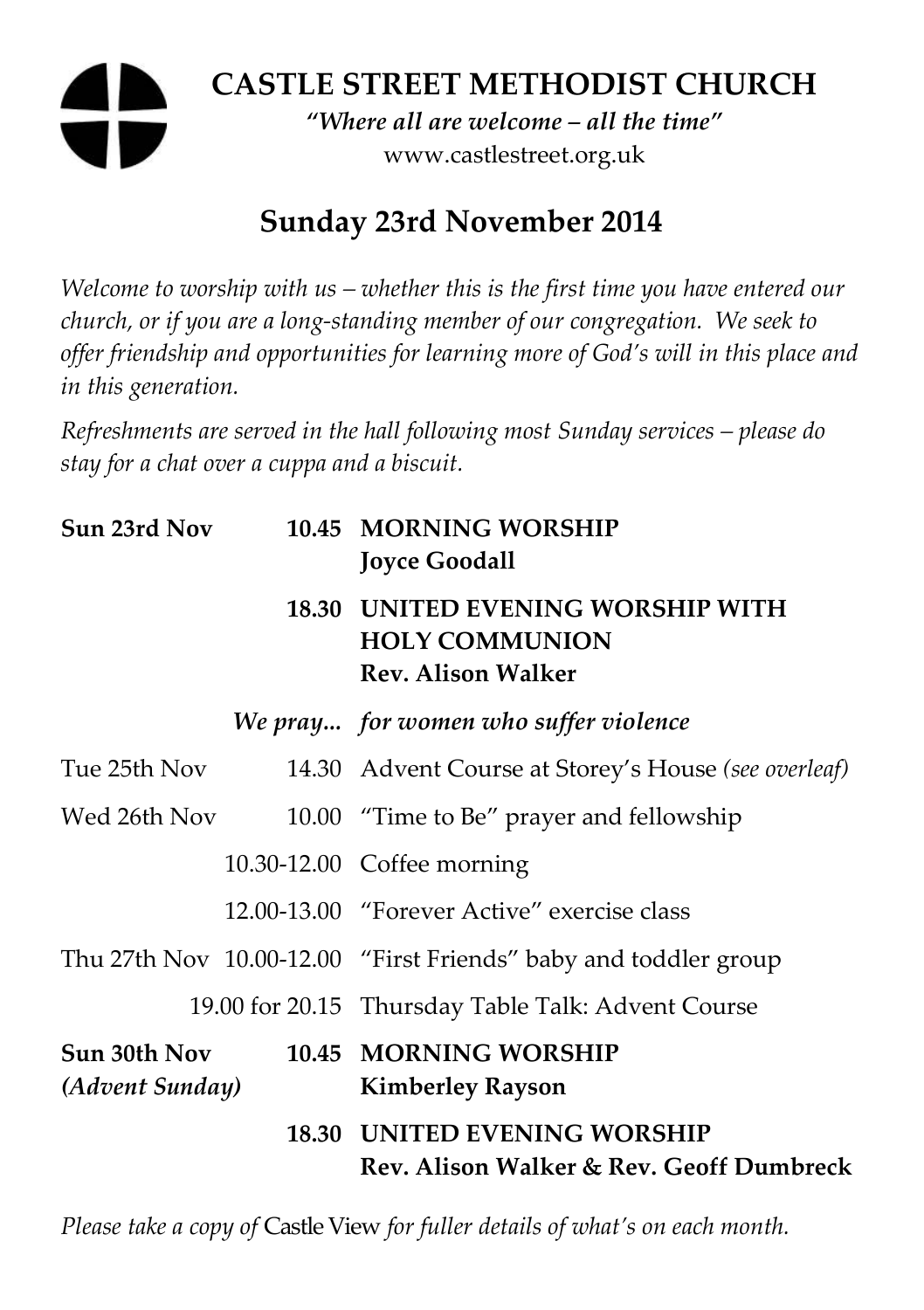# **Bible readings for today's services**

| $10.45$ am:                            | 6.30 <sub>pm</sub>                  |
|----------------------------------------|-------------------------------------|
| Matthew 25: 31-46 (page 28)            | Ezekiel 34: 11-16, 20-24 (page 716) |
| Ephesians 1: 15-23 ( <i>page 182</i> ) | Matthew 25: 31-46 (page 28)         |
|                                        | Ephesians 1: 15-23 (page 182)       |

+\*\*\*\*\*\*\*

### **Doris Buck, RIP**

The funeral of Doris Buck, who died rather suddenly on Wednesday 12th November, will take place on Monday 1st December at 1.45pm in the East Chapel at Cambridge Crematorium. All are welcome. We remember in our prayers Betty, Fred and the rest of the family.

+\*\*\*\*\*\*\*

# **New Circuit Superintendent Minister**

We're pleased to announce that – subject to rubber-stamping by the Methodist Conference – the superintendent minister for the Cambridge Circuit (and minister at Wesley) from September 2015 will be Revd. Colin Smith, currently superintendent in Barnet, north London.

+\*\*\*\*\*\*\*

## **Church at Castle Advent Discussion Course – three more sessions to go**

This year's four-week Church at Castle advent discussion course is based on a new four-part York Course, "Jesus: the voice that makes us turn". It started last week, so there are three sessions remaining – but each topic is self-contained, so it's not essential to attend each week. A reminder of the two venues and times each week:

- the Rotunda Room at Storey's House on Tuesdays from 2.30pm;
- Castle Street on Thursdays from 8.15pm (as part of "Thursday Table Talk" – come along at 7pm for a cooked meal, or 8pm for coffee).

Anyone wishing to come along but who has transport difficulties is asked to contact Revd. Alison Walker.

+\*+\*\*\*\*\*

## **Methodist Church Safeguarding Past Cases Review**

*Castle View* contains a very important letter about this. If you've not read it, please make an effort to do so and make any necessary responses.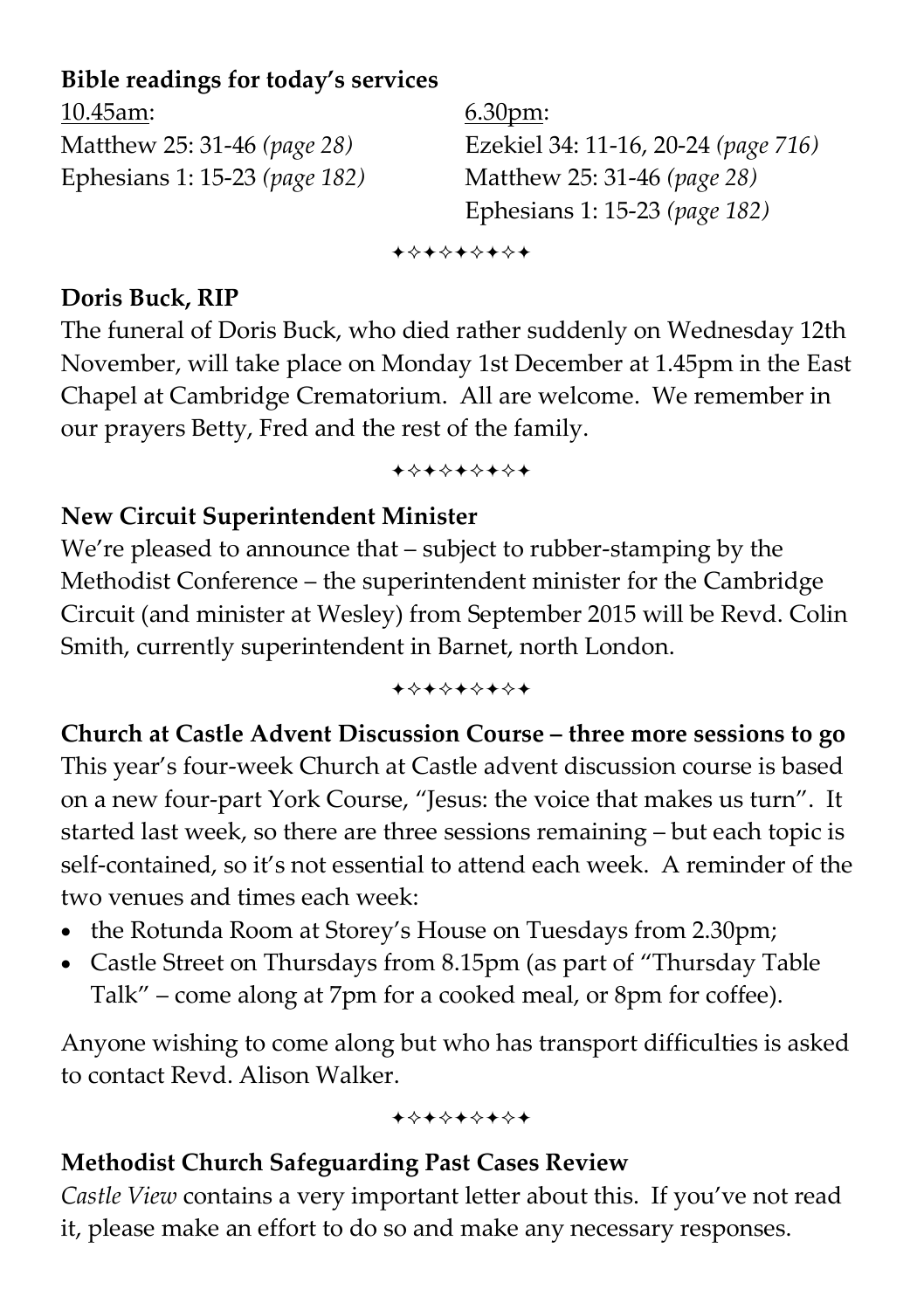# **Cambridge Churches Homelessness Project (CCHP)**

Once again Castle Street is offering hospitality to the homeless for one night per week through the CCHP. Unlike last year, this year we will be working together as Church at Castle, using our church hall and kitchen, offering a safe overnight place to sleep and a hot meal, on Wednesday evenings for three months, starting in January.

We will be working with the city council on its Severe Weather Emergency Protocol (SWEP) programme. But as we felt last year that we wanted to extend this provision, we will then be keeping any guests, continuing to offer the same group a hot meal and a place to sleep, on exactly the same basis – until the next time that the Council calls SWEP, when we will start all over again. So we're very likely to be on duty every Wednesday.

The need for volunteers is therefore as important as last year, but the demand on our time should be more predictable. If you volunteered last year either to welcome people and stay overnight, or as a cook – please do volunteer again. For more information, please talk to Alison.

If you attended a volunteer training session last year, you do not need to attend again this year, but you may choose to do so – but all volunteers must have attended one training session, either last year or this. This year's training sessions are on Monday 24th November at St. Luke's Church, Victoria Road, and on Tuesday 2nd December at Little St. Mary's Church. Both start at 7.30pm with a hot meal, followed by the training.

Last year it was inspirational to see how many people were supporting the CCHP with their time, energy and enthusiasm. We will need to organise our volunteer rota in the next few weeks – please let Alison know your willingness, any dates that you cannot do, and if you would prefer to cook or to stay overnight.

#### +\*\*\*\*\*\*\*

# **"Big Issues" series at Histon, Thursday 27th November**

In the next of this series, on Thursday this week, Fiona Lynch will give a presentation entitled "From Darkness to Light: transformed by the renewing of mind". It starts at 7.30pm; refreshments (tea, coffee and tempting desserts) will be served in the interval.